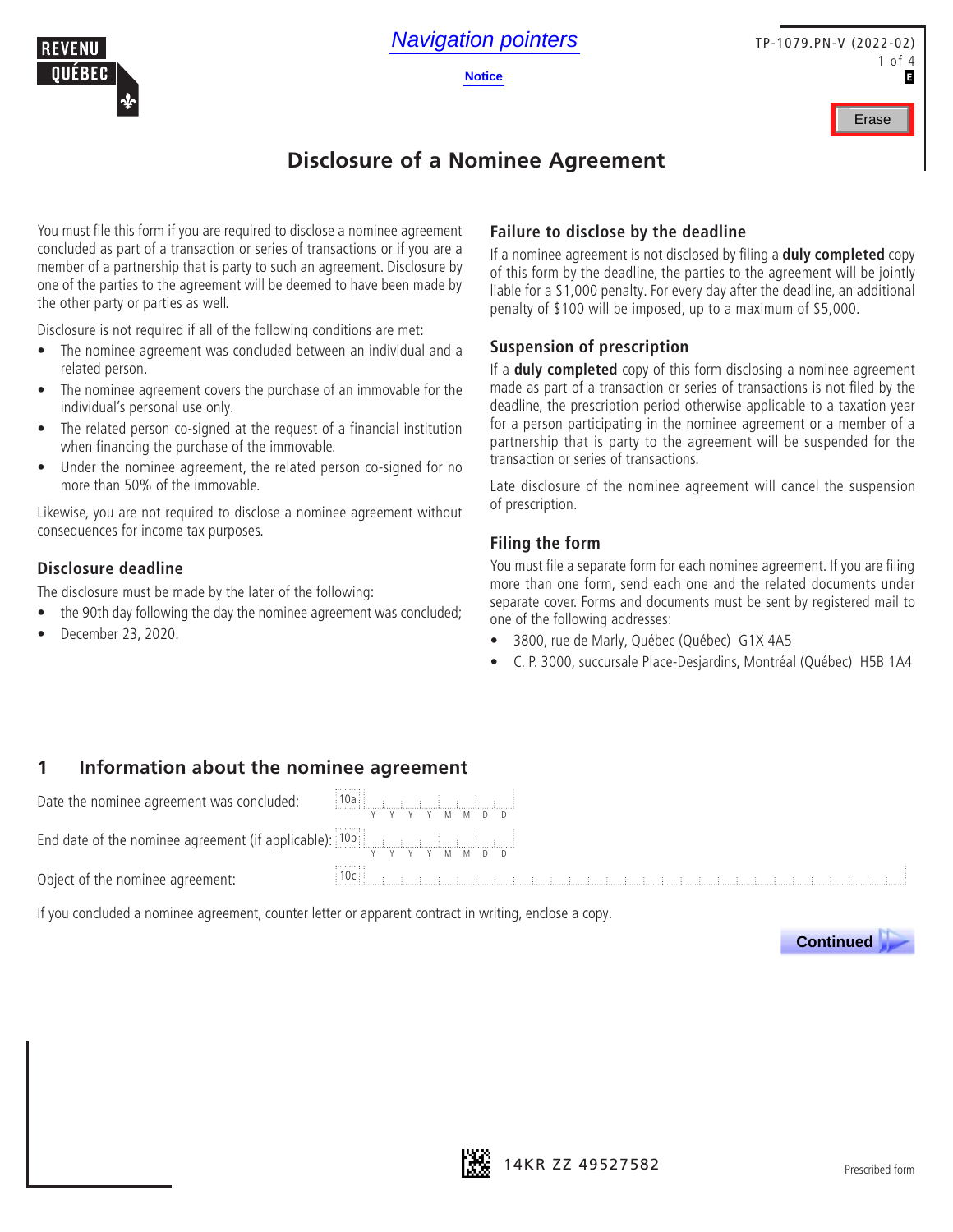#### **2 Information about the taxpayers or partnerships party to the nominee agreement**

Enter the required information about all the taxpayers or partnerships that are or were party to the nominee agreement.

In column B of the table below, enter the appropriate code for the taxpayer or partnership.

- 1 Individual other than a trust
- 2 Trust
- 3 Cooperative
- 4 Corporation
- 5 Partnership other than a limited partnership
- 6 Limited partnership
- 7 Other

If you need more space, enclose a separate sheet with the required information.

| Name of taxpayer or partnership | Code | Role (mandator<br>or nominee) | Social insurance number<br>(SIN) or<br>identification number | The trust account | Complete address |
|---------------------------------|------|-------------------------------|--------------------------------------------------------------|-------------------|------------------|
|                                 |      |                               |                                                              |                   |                  |
|                                 |      |                               |                                                              |                   |                  |
|                                 |      |                               |                                                              |                   |                  |
|                                 |      |                               |                                                              |                   |                  |
|                                 |      |                               |                                                              |                   |                  |
|                                 |      |                               |                                                              |                   |                  |

#### **3 Information about other taxpayers or partnerships with tax consequences arising from the nominee agreement**

If applicable, enter the information below about any other taxpayers or partnerships with tax consequences arising from the nominee agreement, including those that are exempt from Québec income tax or otherwise not subject to it. If you need more space, enclose a separate sheet with the required information.

| Name of taxpayer or partnership | Place of residence | Social insurance<br>number (SIN)<br>or identification number | The trust account |
|---------------------------------|--------------------|--------------------------------------------------------------|-------------------|
|                                 |                    |                                                              |                   |
|                                 |                    |                                                              |                   |
|                                 |                    |                                                              |                   |
|                                 |                    |                                                              |                   |
|                                 |                    |                                                              |                   |
|                                 |                    |                                                              |                   |



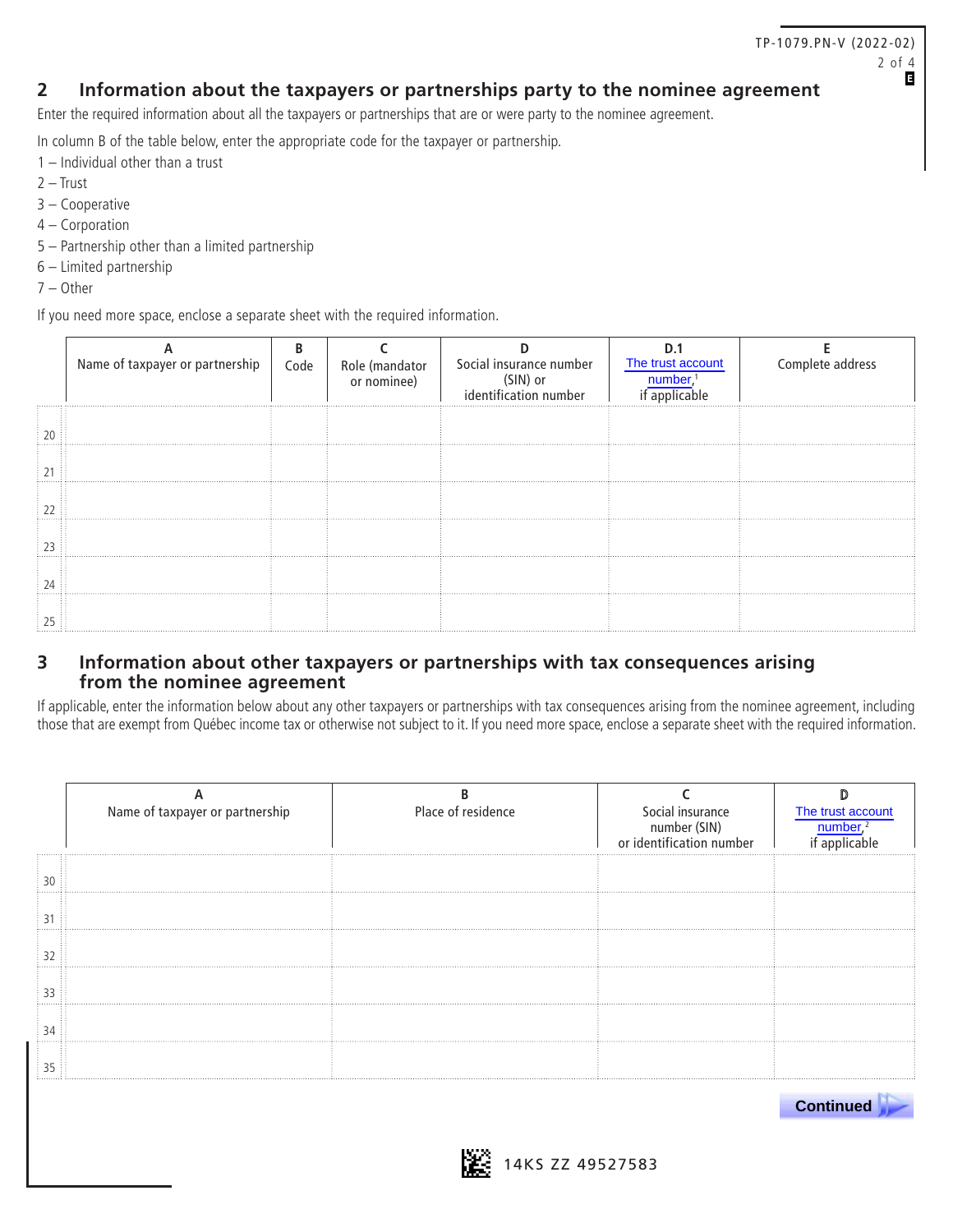#### $3$  of 4

## **4 Full, detailed description of the facts and tax consequences of the nominee agreement**

Describe, in complete detail, all the facts related to the transaction or series of transactions for which the nominee agreement was concluded, as well as all the tax consequences arising from the nominee agreement. If you need more space, enclose a separate sheet with the required information.

# **5 Certification**

I certify that the information in this form and any enclosed documents is true, accurate and complete in every regard. Furthermore, I understand that this disclosure may be examined by tax authorities.

| .<br>しまいしまいしまいしまいい                                 |          |                                |           |  |
|----------------------------------------------------|----------|--------------------------------|-----------|--|
| Name of taxpayer or person authorized to sign      |          |                                |           |  |
|                                                    | .<br>DC. | $\frac{1}{2}$ 5b $\frac{1}{2}$ |           |  |
| Signature of taxpayer or person authorized to sign | Date     | Area code                      | Telephone |  |

#### **6 Information about the person who completed the form**

Complete this part if you are completing this form although you are not required to make the disclosure. Enter your Québec enterprise number (NEQ) or identification number. If you are registered for services for professional representatives, also enter your professional representative number.

| $\ddot{\phantom{a}}$                            | Québec enterprise number (NEQ)<br>1.1.1.1.1.1.1.1.1 | Identification number                      | Professional representative number<br>,,,,,,,,, |                  |
|-------------------------------------------------|-----------------------------------------------------|--------------------------------------------|-------------------------------------------------|------------------|
| 6                                               | 6a                                                  |                                            | 6b                                              |                  |
| 6c                                              | $2.$ Mr.<br>MS.                                     |                                            |                                                 |                  |
| Last name                                       |                                                     |                                            | First name<br>.                                 |                  |
| 6d                                              |                                                     |                                            | бе                                              |                  |
|                                                 | Name of business                                    |                                            | Contact person<br>$\mu$ $\mu$ . $\mu$           |                  |
| $\begin{array}{ c c }\n\hline\n6f\n\end{array}$ |                                                     |                                            | 6g                                              |                  |
|                                                 | Apartment number or suite Street number             | Street or PO box                           |                                                 |                  |
| $\overline{6h}$                                 |                                                     | 6i                                         |                                                 |                  |
|                                                 | City, town or municipality                          |                                            | <b>Province</b><br>,,,,,,,,,,                   | Postal code      |
| 6k                                              |                                                     | <u>. In the first that the first state</u> | 61                                              | $\boxed{6m}$     |
|                                                 | Area code Telephone (work)<br>Extension             | Area code Fax<br>.                         |                                                 |                  |
| $\begin{bmatrix} 6n \end{bmatrix}$              | a a Barrio                                          | 60                                         |                                                 |                  |
|                                                 | Email (optional)                                    |                                            |                                                 |                  |
| $\begin{bmatrix} 6p \end{bmatrix}$              |                                                     |                                            |                                                 |                  |
|                                                 |                                                     |                                            |                                                 |                  |
|                                                 |                                                     |                                            | 14KT ZZ 49527584                                | <b>Continued</b> |
|                                                 |                                                     |                                            |                                                 |                  |